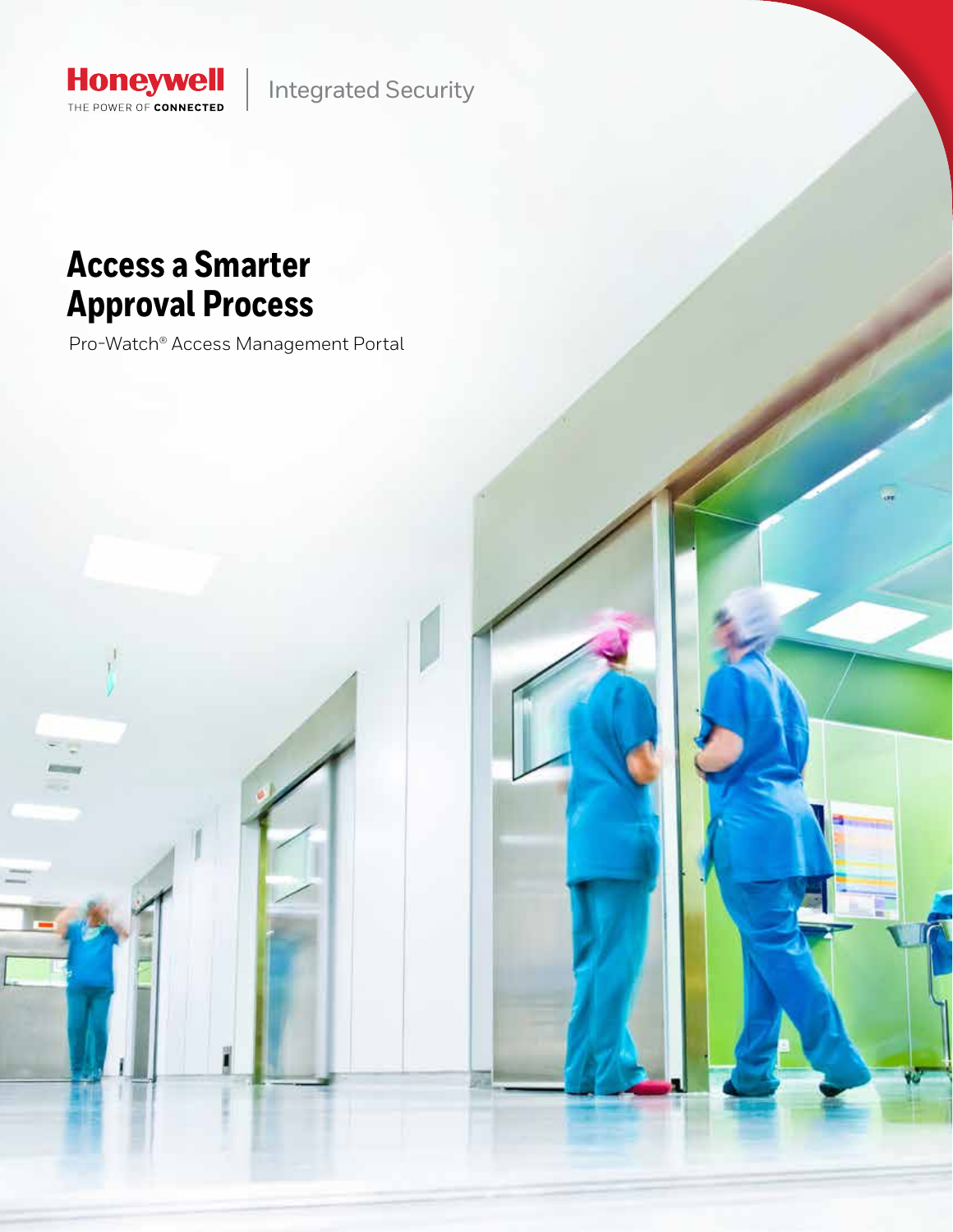## **Improve Productivity with Automated Access Management**

In the world of today, technology is changing the way buildings run – and it's changing your business risks and opportunities along with it. With Honeywell Pro-Watch®, our connected security management system, you can save time and money by seamlessly integrating with third-party solutions – cutting deployment, hosting, and migration costs. Honeywell Pro-Watch also helps you increase productivity through remote building control and management.

Now you can build on even more possibilities with the Honeywell Pro-Watch Access Management Portal and eliminate the hassle of processing access rights manually. Manage identities the modern way by automating your approval process – empowering you to save time and eliminate errors.

# **Honeywell Pro-Watch Access Management Portal**

#### **Save Time with a Smarter Approval Process**

By adding the Access Management Portal module to your Pro-Watch system, you can streamline your cardholder access request process with an automated approach. With intuitive web-based interfaces for both badge holders and administrators, the Pro-Watch Access Management Portal eliminates the hassle of processing access rights manually, saves time and reduces errors.

This software solution is simple to install and configure, with no additional hardware to purchase. Administrators benefit from a customizable approval workflow and flexible request support for temporary or permanent access. The clearance code list can also be customized to address specific business needs, such as limiting areas of high security or special access requirements.

You can easily check access rights, recent activity, and pending tasks with one system. Better yet, approvers get an email notification when a status changes, so you don't have to waste time searching for status updates. It's identify management made quick and easy.

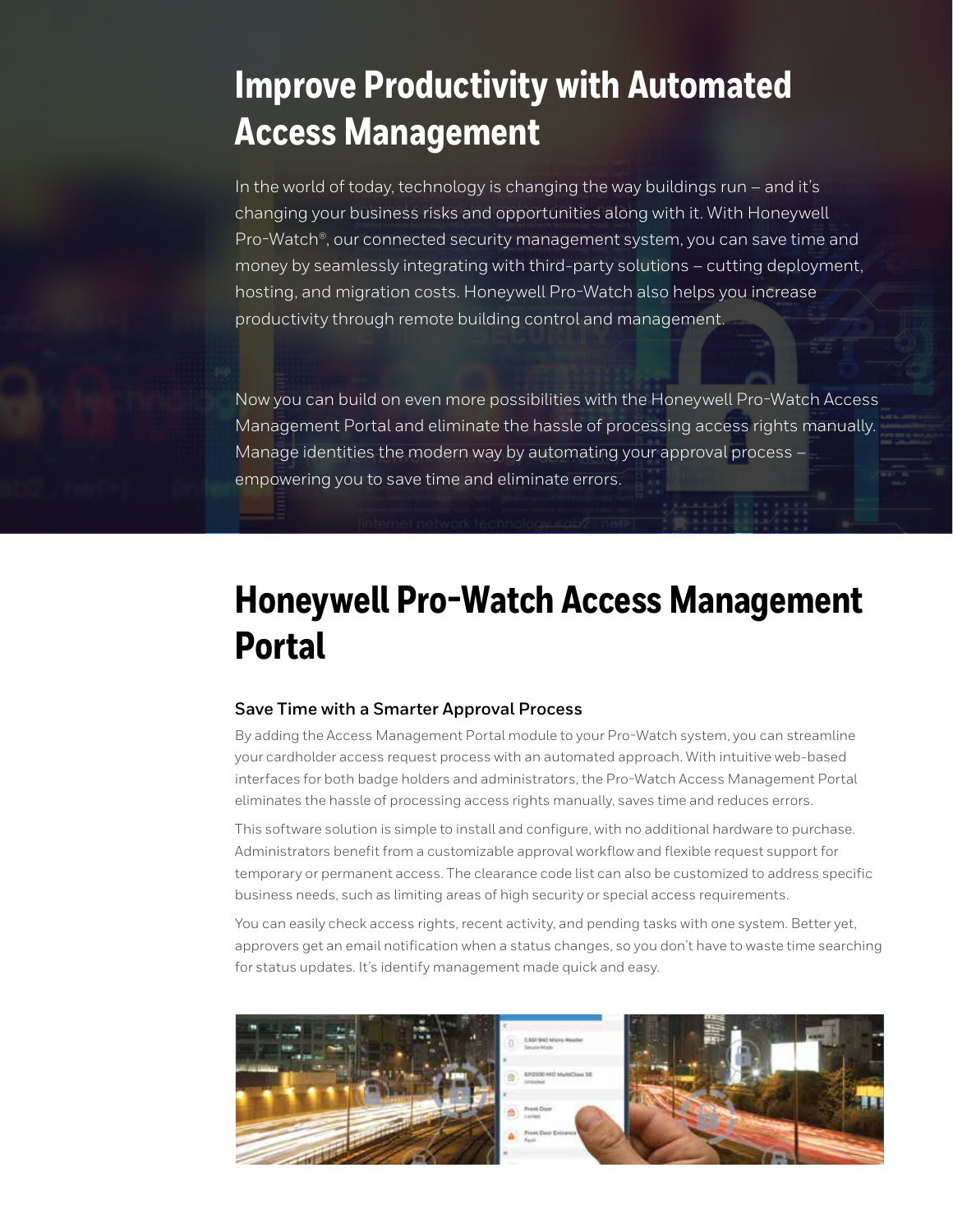# **Administrator Benefits**

#### **SAVE COSTS**

Benefit from a cost-effective way to manage access requests.

#### **ENHANCE PRODUCTIVITY**

Improve productivity and reduce administrator workload through web-based workflows.

#### **MANAGE EFFECTIVELY**

The dashboard provides an efficient way for approvers to view new, pending, and processed requests – and grant area access accordingly.

#### **REDUCE ERRORS**

Automated processing of access requests eliminates entry errors to help ensure compliance.

#### **MEET STANDARDS**

The module maintains auditing data on approvals and access changes to meet compliance requirements.

### **GET NOTIFIED**

Email alerts notify approvers of new requests to keep workflow process moving.

## **Badge Holder Benefits**

### **FULL CONTROL**

Convenient web-based portal allows badge holders to request access changes, view their status, and recent activities at any time.

#### **USER-FRIENDLY**

Easy-to-search list of available clearance codes simplifies process and ensures greater request accuracy.

### **SELF-SERVICE**

Improve employee satisfaction with a self-service approach to requesting and reviewing status of access rights.



**Process Request Review Request Create Request**